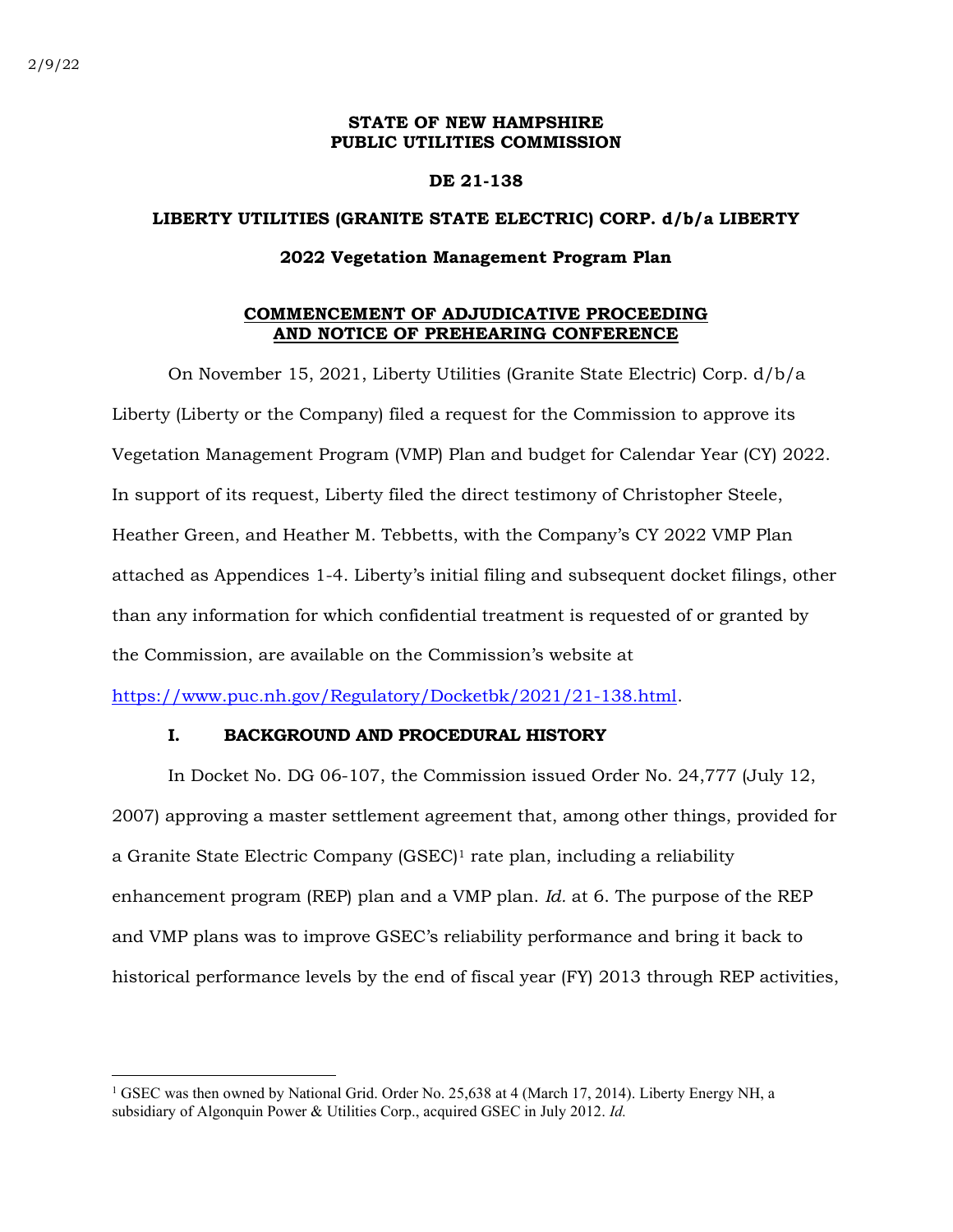such as equipment upgrades and vegetation management activities, such as tree trimming. Id. at 14-15.

GSEC was required to track all operations and maintenance (O&M) expenses it incurred to implement the REP and VMP plans during each FY and to submit an annual reconciliation filing to the Commission. Id. at 15-17. If actual expenses exceeded a certain base amount, then the difference would be refunded to customers or credited for future O&M expenses related to the REP and VMP plans. Id. at 17. Subject to Commission approval, if an REP and VMP plan included a budget higher than the base amount and GSEC's actual expenses exceeded the forecasted budget, the incremental expense could be included in rates through a uniform adjustment factor on a per kilowatt-hour basis and recovered over a 12-month period. Id.

The Commission issued Order No. 25,638 (March 17, 2014) in Docket No. DE 13-063, which approved a settlement agreement modifying the REP and VMP plan. The settlement agreement required Liberty, which acquired GSEC in 2012, to submit its REP/VMP plan for the following CY to the Commission for review beginning in 2014. Id. at 12. The base O&M budget for each plan was established at \$1,360,000. Id.

Pursuant to the settlement agreement the Commission approved in Order No. 26,005 (April 12, 2017), issued in Docket No. DE 16-383, the level of O&M expense built into base rates was increased to \$1,500,000, and vegetation trim cycles were shortened from 5 years to 4 years. *Id.* at 9. Liberty was required to report reliability statistics on a circuit by circuit basis, indicating which circuits had transitioned to a 4-year cycle. Id. Further, the Company was required to use accrual accounting for future reconciliation filings. Id.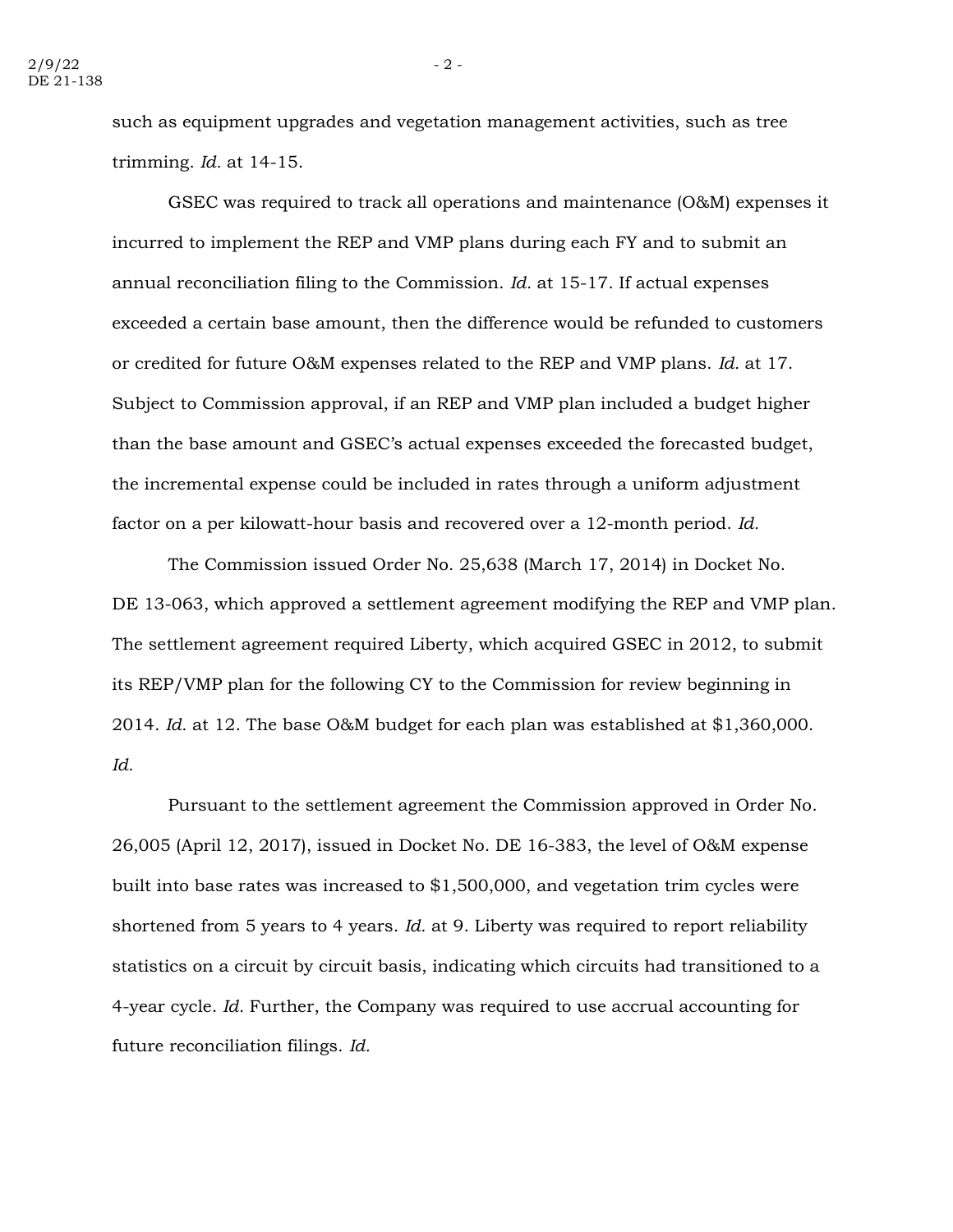The settlement agreement approved by Order No. 26,376 (June 30, 2020) in Docket No. DE 19-064 increased Liberty's VMP spending to \$2,200,000 for 2020, which was to continue until changed in a future base rate case. See Settlement Agreement at Bates 11. It stated that "[t]he Company shall not recover any VMP expenses that exceed 10% of that amount, or in excess of \$2,420,000, through the annual reconciliation filing, or otherwise." Id. In addition, the settlement agreement provided that the Company's REP would end following the final order in the "Calendar Year 2020 Annual Report and Reconciliation and Rate Adjustment Filing" docket. Order No. 26,376 at 9. It required Liberty to maintain a 4-year cycle of tree trimming and vegetation management and to continue to comply with the filing and reporting requirements already in place. Id. The Commission approved Liberty's reconciliation of costs and revenues associated with its 2020 REP and VMP in Order No. 26,478 (April 30, 2021) issued in Docket No. DE 21-049.

In the current docket, Liberty seeks the Commission's approval of a VMP budget of \$3,069,639, stating that its costs have increased as a result of several factors. According to the filing, those factors include: the loss of payments from Consolidated Communications towards shared vegetation management costs, effective January 2020; additional work that was previously deferred; increased labor costs due to a reduced workforce; an increase in the number of required tree removals; the costs of traffic control; and right of way maintenance.

Liberty asserted that its current maximum allowance of \$2,420,000 is insufficient to maintain a 4-year pruning cycle and will not enable Liberty to comply with New Hampshire Code of Administrative Rules, Puc 307.10, entitled "Tree-Pruning Standards." The Company stated that, although it has identified a cost of \$5,471,624 in O&E expenses for vegetation management activities in CY 2022, it has committed to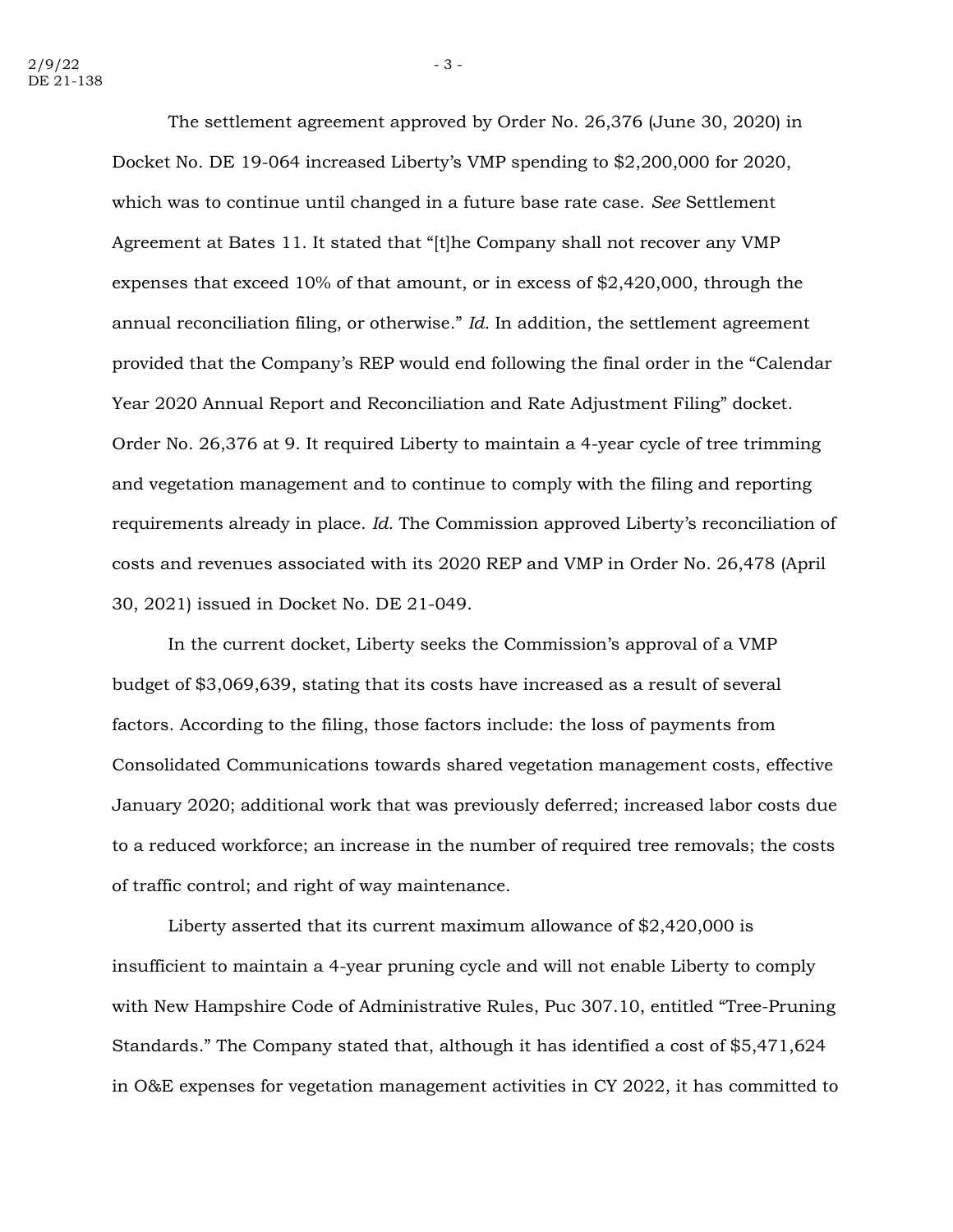spending \$3,069,639, of which \$2,420,000 will come from rates. Liberty proposed that the additional \$649,639 come from earnings. The Company stated that it expects to address the issues of increased costs and funding during its next rate case.

#### II. ISSUES PRESENTED

The filing presents the following issues: whether Liberty has appropriately accounted for the projected costs of its CY 2022 VMP; whether Liberty's CY 2022 VMP plan and proposed budget are consistent with prior Commission orders; and what actions Liberty has taken to control costs. Accordingly, an adjudicative proceeding will be convened to address these issues.

The Commission will be conducting the prehearing conference and any hearings scheduled in this matter in person. Parties may, however, file a written request for the Commission to also use video teleconferencing to conduct the proceedings. Parties should support the request with reasoning as to why the hearing should use video teleconferencing, such as a health condition, or to reduce the cost of witness travel. Any party requesting a hybrid hearing format to accommodate those who will be participating remotely should file a written request with the Commission's Clerk's Office no later than fifteen (15) days prior to the prehearing conference or hearing date. If the Commission determines that a hybrid approach will be used, then individuals in the Commission's hearing room, including the Commissioners, will be broadcast on a web-enabled platform, and a remote hearing link will be posted on the Commission's website.

## Based upon the foregoing, it is hereby

**ORDERED**, that an adjudicative proceeding be commenced for the purpose of reviewing and resolving the foregoing issues pursuant to RSA chapter 541-A:31, and the Commission's procedural rules; and it is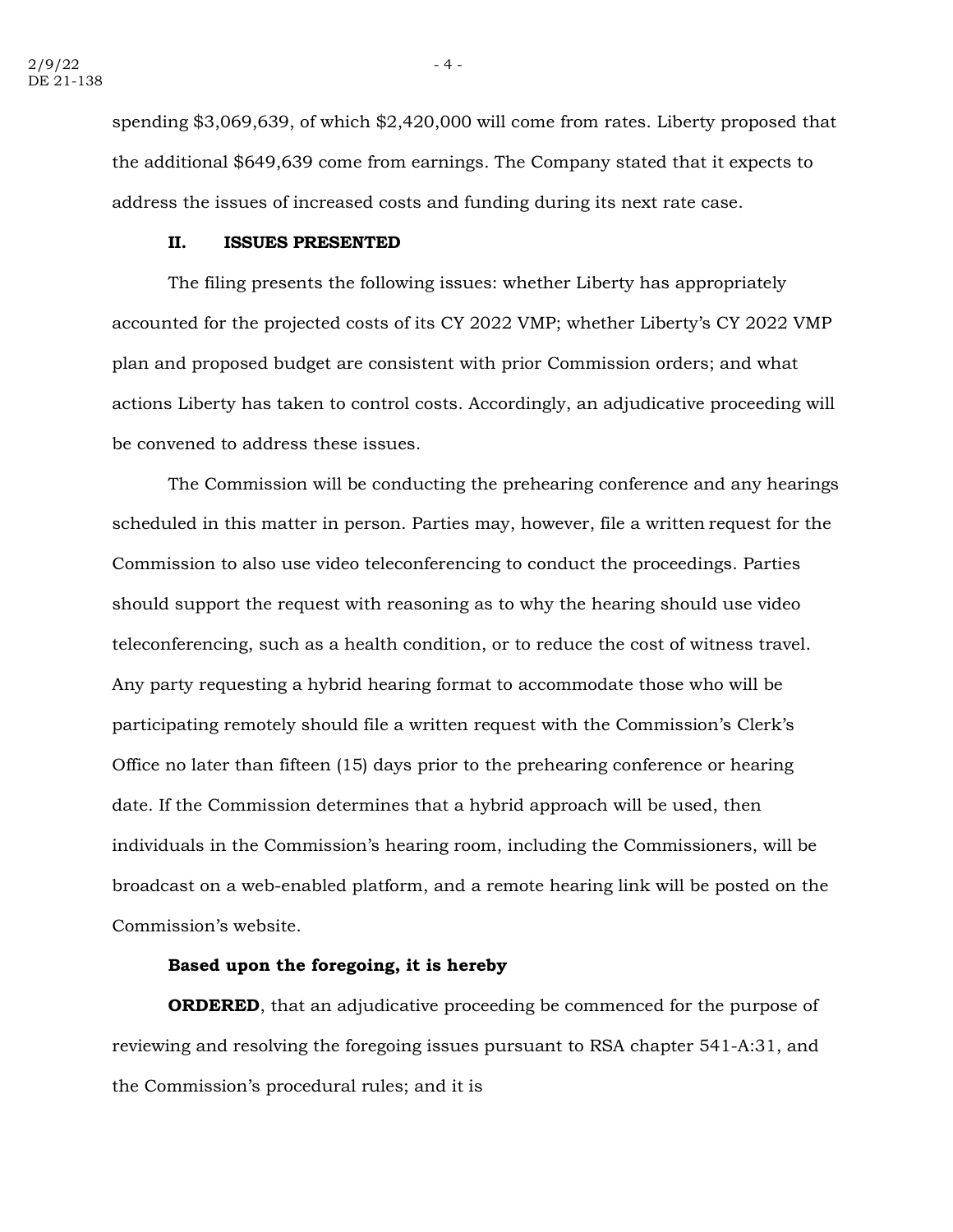**FURTHER ORDERED**, that the Commission will hold a prehearing conference, pursuant to N.H. Admin. R., Puc 203.15, at its offices located at 21 S. Fruit St., Suite 10, Concord, New Hampshire, on March 22, 2022, at 9:00 a.m., at which each party should be prepared to address any of the issues set forth in N.H. Admin. R., Puc 203.15; and it is

**FURTHER ORDERED,** that during the prehearing conference, the Commission will consider the matters listed in Puc 203.15(c) and (d), including the establishment of a procedural schedule governing the remainder of the proceeding. Parties and potential parties are encouraged to facilitate the development of a procedural schedule by conferring prior to the prehearing conference, so that the presiding officer can address any matters on which there is disagreement during the prehearing conference. Any procedural schedule, however, will not be approved until after the prehearing conference and after consulting the Commission's calendar; and it is

**FURTHER ORDERED**, that, immediately following the prehearing conference, Liberty shall make appropriate personnel available for the parties to hold a technical session to review the filing; and it is

FURTHER ORDERED, that any entity or individual may petition to intervene and seek to be admitted as a party in this proceeding. Each party has the right to have an attorney represent the party at the party's own expense; and it is,

**FURTHER ORDERED,** that, consistent with N.H. Admin. R., Puc 203.17 and Puc 203.02, any entity or individual seeking to intervene in the proceeding shall file with the Commission a petition to intervene with copies sent to Liberty and any other parties on the service list, on or before March 1, 2022. The petition shall state the facts demonstrating how the petitioner's rights, duties, privileges, immunities, or other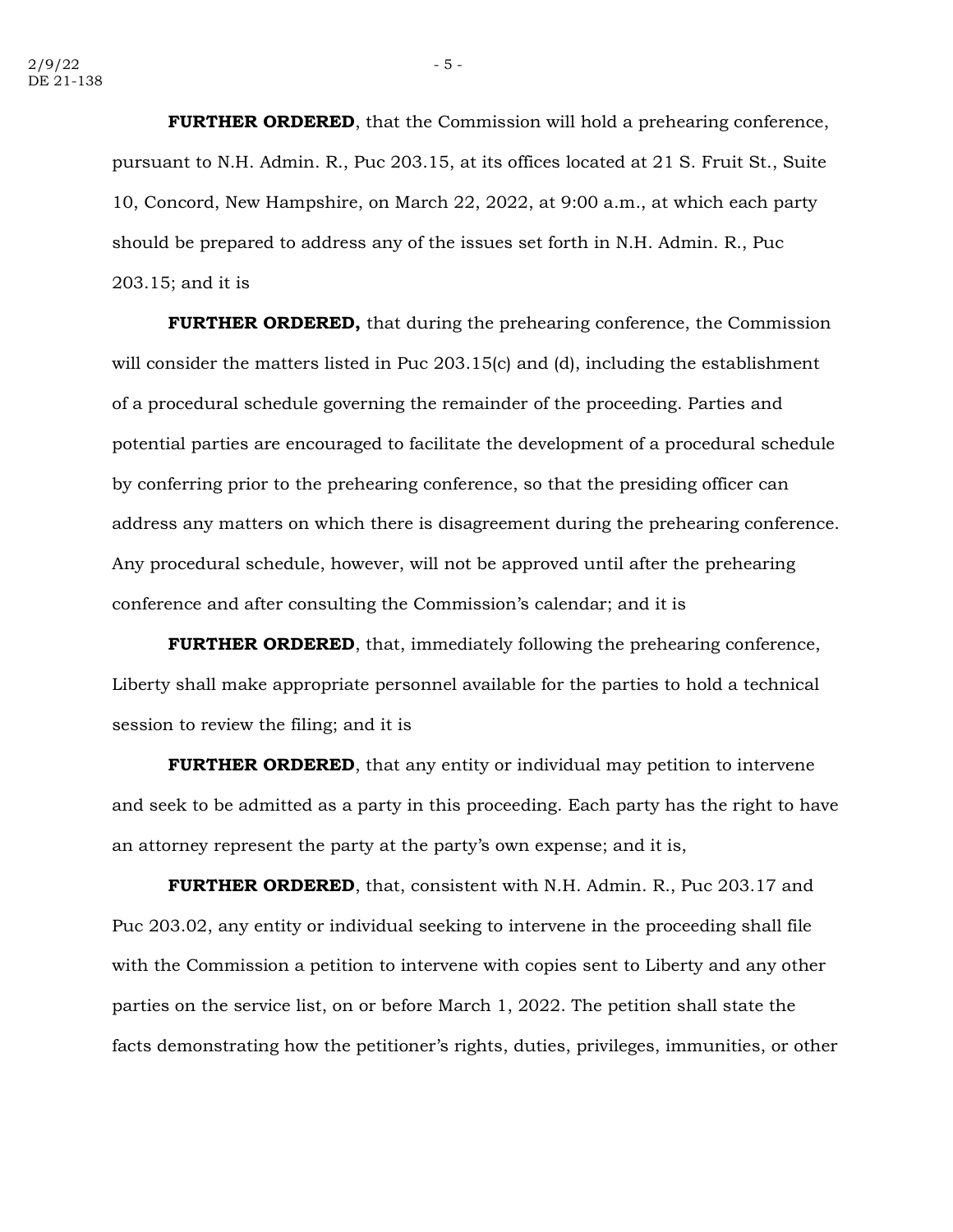substantial interests may be affected by the proceeding, consistent with N.H. Admin. R., Puc 203.17; and it is

**FURTHER ORDERED**, that any party objecting to a petition to intervene make said objection on or before March 15, 2022; and it is

**FURTHER ORDERED**, that parties shall file any proposed exhibits, written testimony, motions, or other documents intended to become part of the record in this proceeding with the Commission. Pursuant to the secretarial letter issued on March 17, 2020, which is posted on the Commission's website at

https://www.puc.nh.gov/Regulatory/Secretarial%20Letters/20200317-SecLtr-Temp-Changes-in-Filing-Requirements.pdf, all Commission rules requiring the filing of paper copies are suspended until further notice. Parties may elect to submit any filing in electronic form unless otherwise ordered by the Commission. Filings will be considered filed as of the time the electronic copy is received by the Commission; and it is

**FURTHER ORDERED**, that routine procedural inquiries may be made by contacting the Commission's Clerk's Office at (603) 271-2431 or ClerksOffice@puc.nh.gov. All requests to the Commission should be made in a written pleading filed with the Commission. Unless otherwise authorized by law, ex parte communications are prohibited; and it is

**FURTHER ORDERED**, that pursuant to N.H. Admin. R., Puc 203.12, Liberty shall notify all entities and individuals desiring to be heard at this hearing by publishing a copy of this order of notice on its website no later than two business days after the date of issue, such publication to be documented by affidavit filed with the Commission on or before February 18, 2022. In addition, the Clerk shall publish this order of notice on the Commission's website no later than two business days after the date of issue; and it is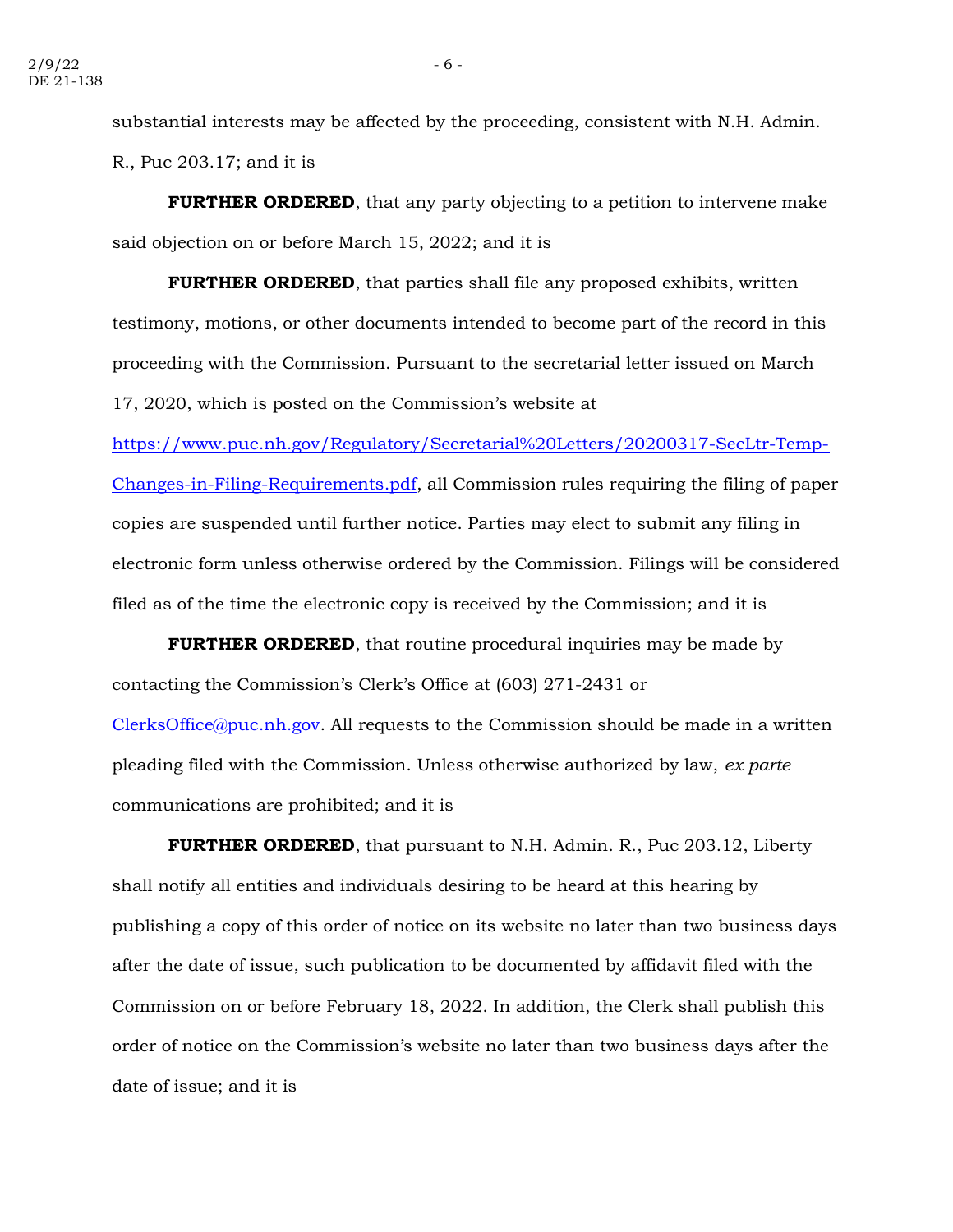FURTHER ORDERED, that any hearings in this matter shall be conducted in

accordance with the attached hearing guidelines.

So ordered, this ninth day of February, 2022.

\_\_\_\_\_\_\_\_\_\_\_\_\_\_\_\_\_\_\_\_\_\_\_\_\_

Daniel C. Goldner Presiding Officer Chairman

Individuals needing assistance or auxiliary communication aids due to sensory impairment or other disability should contact the NHPUC, 21 S. Fruit St., Suite 10, Concord, New Hampshire 03301-2429; 603-271-2431; TDD Access: Relay N.H. 1-800-735-2964. Notification of the need for assistance should be made one week prior to the scheduled event.